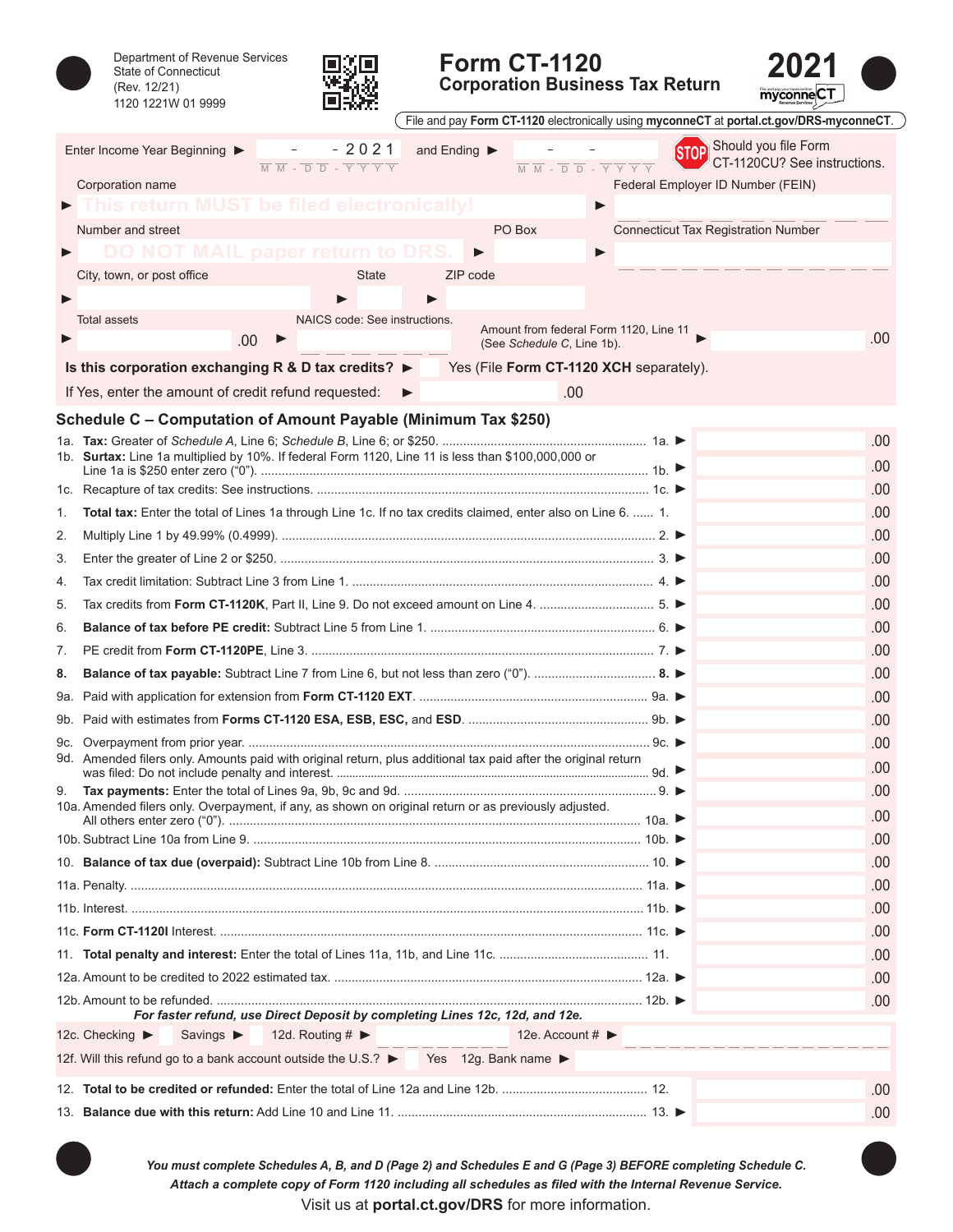

**Schedule A – Computation of Tax on Net Income**



| 1.  | Net income: Enter amount from Schedule D, Line 24. If 100% Connecticut, enter also on Line 3.  1. ►          |  | .00. |
|-----|--------------------------------------------------------------------------------------------------------------|--|------|
| 2.  |                                                                                                              |  |      |
| 3.  |                                                                                                              |  | .00  |
| 4.  | Operating loss carryover from Form CT-1120 ATT, Schedule H, Line 22, Column E. Do not                        |  | .00  |
| 5.  |                                                                                                              |  | .00  |
| 6.  |                                                                                                              |  | .00  |
|     | Schedule B – Computation of Minimum Tax on Capital                                                           |  |      |
| 1.  | Minimum tax base from Schedule E, Line 6, Column C. If 100% Connecticut, enter also on Line 3.  1. ►         |  | .00  |
| 2.  |                                                                                                              |  |      |
| 3.  |                                                                                                              |  | .00  |
| 4.  |                                                                                                              |  |      |
| 5.  |                                                                                                              |  | .00  |
| 6.  | Tax (3 and 1/10 mills per dollar): Multiply Line 5 by .0031. Maximum tax for Schedule B is \$1,000,000. 6. ► |  | .00  |
|     | <b>Schedule D - Computation of Net Income</b>                                                                |  |      |
| 1.  |                                                                                                              |  | .00  |
| 2.  |                                                                                                              |  | .00  |
| 3.  |                                                                                                              |  | .00  |
| 4.  | Interest expenses paid to a related member from Form CT-1120AB, Part I A, Line 1.  4. ▶                      |  | .00  |
| 5.  | Intangible expenses and costs paid to a related member from Form CT-1120AB, Part I B, Line 3 5. ▶            |  | .00  |
| 6.  |                                                                                                              |  | .00  |
| 7.  | Business interest expense carried forward under IRC § 163(j) and deducted                                    |  |      |
|     |                                                                                                              |  | .00  |
| 8.  |                                                                                                              |  | .00  |
| 9.  |                                                                                                              |  | .00  |
| 10. |                                                                                                              |  | .00  |
| 11. |                                                                                                              |  | .00  |
| 12. |                                                                                                              |  | .00  |
|     |                                                                                                              |  | .00  |
|     | 14. Federal bonus depreciation recovery from Form CT-1120 ATT, Schedule J, Line 26.  14.                     |  | .00  |
| 15. |                                                                                                              |  | .00  |
| 16. |                                                                                                              |  | .00  |
| 17. |                                                                                                              |  | .00  |
|     | 18. Exceptions to add back of intangible expenses paid to a related member from Form CT-1120AB,              |  | .00  |
|     |                                                                                                              |  | .00  |
| 20. | IRC § 163(j) business interest deduction disallowed for federal tax purposes. See instructions.  20. ►       |  | .00  |
| 21. | Contributions from Connecticut or its municipalities included in Schedule D, Line 1.  21. ▶                  |  | .00  |
| 22. |                                                                                                              |  | .00  |
| 23. |                                                                                                              |  | .00  |
|     | 24. Net income: Subtract Line 23 from Line 10. Enter here and on Schedule A, Line 1.  24.                    |  | .00. |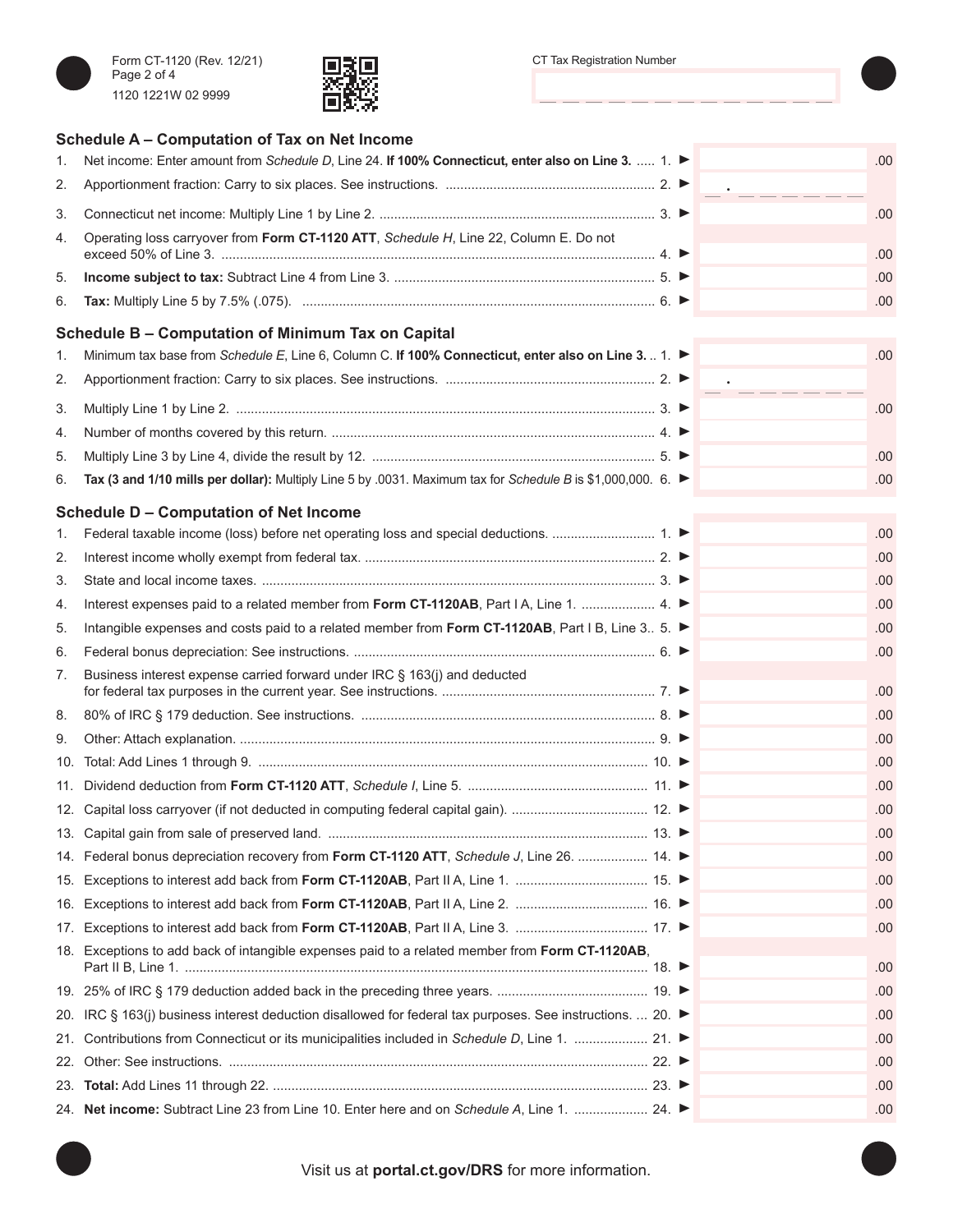



| Schedule E - Computation of Minimum Tax Base<br>See instructions. |                                                                                           | <b>Column A</b><br>Beginning of Year | <b>Column B</b><br>End of Year | Column <sub>C</sub>       |        |
|-------------------------------------------------------------------|-------------------------------------------------------------------------------------------|--------------------------------------|--------------------------------|---------------------------|--------|
| 1.                                                                | Capital stock from federal Schedule L, Line 22a and Line 22b.                             | .00.                                 | .00                            |                           |        |
| 2.                                                                | Surplus and undivided profits from federal Schedule L,<br>Lines 23, 24, and 25.           | .00.                                 | .00                            | (Column A plus            |        |
|                                                                   | 3. Surplus reserves: Attach schedule.                                                     | .00.                                 | .00.                           | Column B)<br>Divided by 2 |        |
|                                                                   | 4. <b>Total:</b> Add Lines 1, 2, and 3. Enter average in Column C.                        | .00.                                 | .00                            |                           | .00    |
| 5.                                                                | Holdings of stock of private corporations: Attach<br>schedule. Enter average in Column C. | .00.                                 | .00                            |                           | .00    |
|                                                                   |                                                                                           |                                      |                                |                           | $\sim$ |

6. **Balance:** Subtract Line 5, Column C, from Line 4, Column C. Enter here and on *Schedule B*, Line 1. .00

## **Schedule G – Additional Required Information**

Attach a schedule of corporate officers' names, titles, and addresses. See instructions.

|                                                                                                          | 1. In which Connecticut (CT) town(s) does the corporation own or lease, as lessee, real or tangible personal property, or perform services? |                              |     |  |  |  |  |  |  |
|----------------------------------------------------------------------------------------------------------|---------------------------------------------------------------------------------------------------------------------------------------------|------------------------------|-----|--|--|--|--|--|--|
|                                                                                                          | 2. (a) Did this corporation directly or indirectly transfer a controlling interest in an entity owning CT real property?<br>Yes             |                              |     |  |  |  |  |  |  |
|                                                                                                          | If Yes, enter: Entity name $\blacktriangleright$                                                                                            | Federal Employer ID Number ▶ |     |  |  |  |  |  |  |
|                                                                                                          | (b) Was there a direct or indirect transfer of a controlling interest in your company owning CT real property?<br><b>Yes</b>                |                              |     |  |  |  |  |  |  |
|                                                                                                          | If Yes, enter: Transferor name $\blacktriangleright$                                                                                        | <b>FEIN/SSN ▶</b>            |     |  |  |  |  |  |  |
|                                                                                                          | (c) If the answer to either $2(a)$ or $2(b)$ is Yes, enter: Transferee(s) name                                                              |                              |     |  |  |  |  |  |  |
|                                                                                                          | Date of transfer<br>, and attach a list of addresses for all Connecticut real property transferred.                                         |                              |     |  |  |  |  |  |  |
|                                                                                                          | 3. Did any corporation at any time during the year own a majority of the voting stock of this corporation?                                  | Yes                          | No. |  |  |  |  |  |  |
|                                                                                                          | If Yes, enter: Corporation name                                                                                                             | Federal Employer ID Number   |     |  |  |  |  |  |  |
|                                                                                                          | 4. Last taxable year this corporation was audited by the Internal Revenue Service $\blacktriangleright$                                     |                              |     |  |  |  |  |  |  |
| Were adjustments reported to CT? $\blacktriangleright$<br>No (If <b>No</b> , attach explanation).<br>Yes |                                                                                                                                             |                              |     |  |  |  |  |  |  |